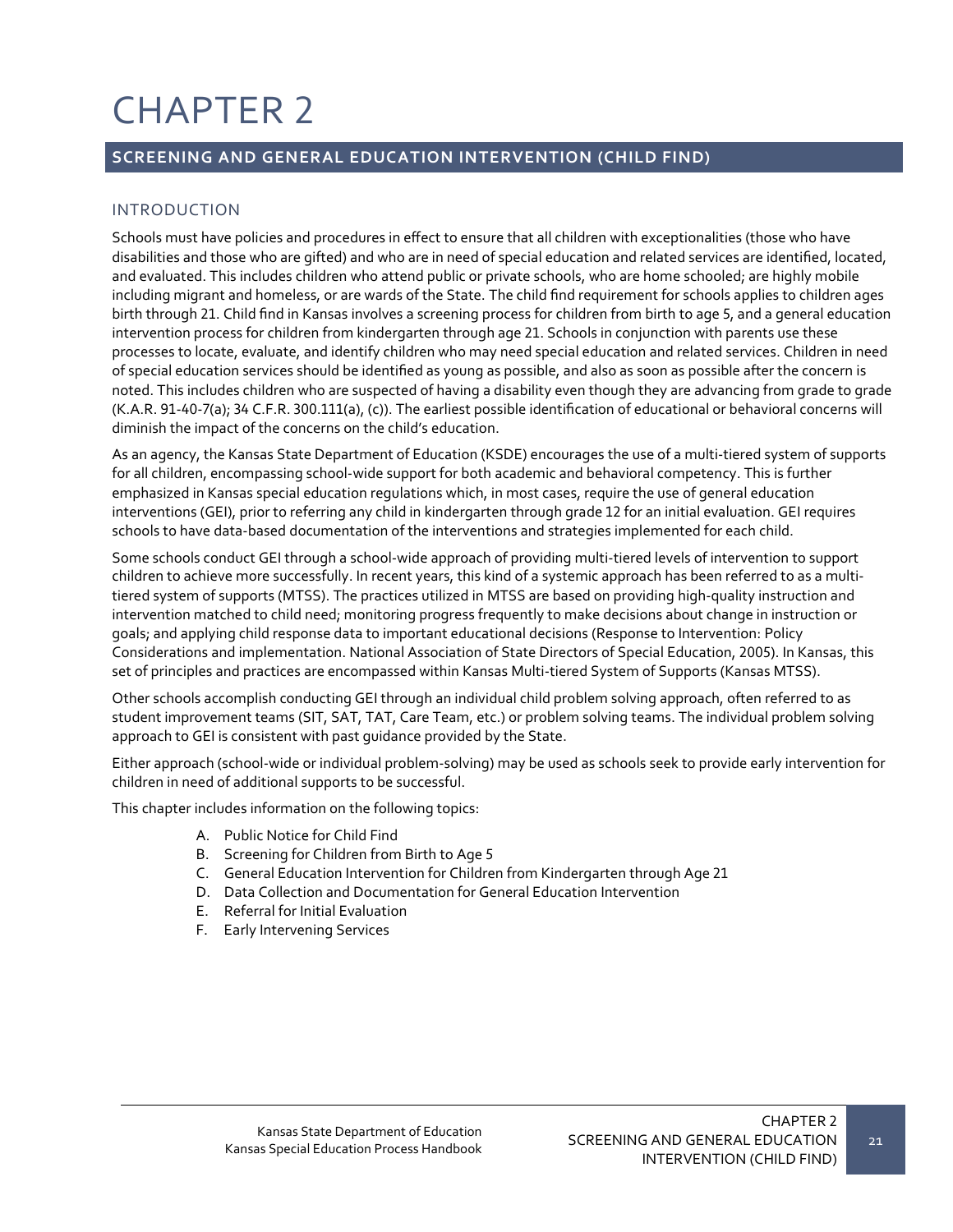# A. PUBLIC NOTICE FOR CHILD FIND

The first step in the child find process is to provide information to the public concerning the availability of special education services for exceptional children, including procedures for accessing these services. This public notice is usually provided at the beginning of the school year and must be repeated annually. Copies of the information from child find activities must be kept on file as documentation for implementing policies and procedures. (K.A.R. 91-40-7(d)).

The public notice may be provided through a variety of methods. Informational materials could be distributed to all schools in the area, including private schools, other agencies and to professionals who would likely encounter children with a possible need for special education. Schools may publish yearly notices in local newspapers, provide pamphlets, furnish information on the Internet, broadcast announcements on radio or television and provide information at parent-teacher conferences. Suggested methods to accomplish public notice include:

- Newspaper articles or ads,
- Radio, TV, or cable announcements,
- Community newspaper notices
- School handbook and calendar
- Letters to all patrons in the district
- Post in child care programs
- Post in health departments or doctors' offices
- Post in grocery stores, department stores, and other public places

Additional information about public notice as it relates to confidentiality requirements is included in Chapter 9. A sample public notice about child find may be found at <https://www.ksde.org/Default.aspx?tabid=544>.

# B. SCREENING FOR CHILDREN FROM BIRTH TO AGE 5

Kansas regulations (K.A.R. 91-40-7(b)) require each school district to implement screening procedures that meet the following requirements:

- For children younger than five years of age, observations, instruments, measures, and techniques that disclose any potential disabilities or developmental delays that indicate a need for evaluation, including hearing and vision screening
- Implement procedures ensuring the early identification and assessment of disabilities in children.

Screening for children from birth to age 5 are developmental screenings and must include observations, instruments, measures, and techniques that address potential developmental delays or disabilities in the areas of communication, cognitive development, social-emotional development, self-help/adaptive behavior, and/or physical development. This requirement also extends to hearing and vision screenings, which must be available on an equal basis to all children in public and all private schools within the district's boundaries (K.S.A. 72-6228 and 72-6251 through -6268). If the results of the screening indicate a potential developmental delay or disability, the screening team makes the referral for initial evaluation.

Mass screening of all children is not required, but screening is to be available for any child for whom there is a concern about an area of development including communication, cognitive development, social-emotional development, selfhelp/adaptive behavior, and/or physical development; and hearing and vision. It is recommended that a child should not have to wait more than 30 calendar days for a screening. Young children's needs must be identified as soon as possible, so that early intervention may be provided. Screening is considered to be a short test of the developmental areas to assist in determining if a child is learning basic skills when they should and whether the child should be referred for an initial evaluation. There are screening procedures that require minimal staff and time to complete. Screening should be equally available to all children in public and private schools within the school district's boundaries. For preschool age children, the district of residence of each preschool child is responsible for child find (locate, evaluate and identify) even though the child may be attending a preschool or other childcare program outside the district of residence.

Part B's child find requirements begin at birth, therefore they overlap with Part C's child find requirements. Schools should work with their local Part C Infant-Toddler Network for child find activities for children from birth through 2 years to ensure that all children have access to screening in a timely manner. Each local Infant-Toddler Network is to have a local interagency coordinating council and this is a way for the local school district and the local Infant-Toddler Network to develop collaborative efforts for child find in their community.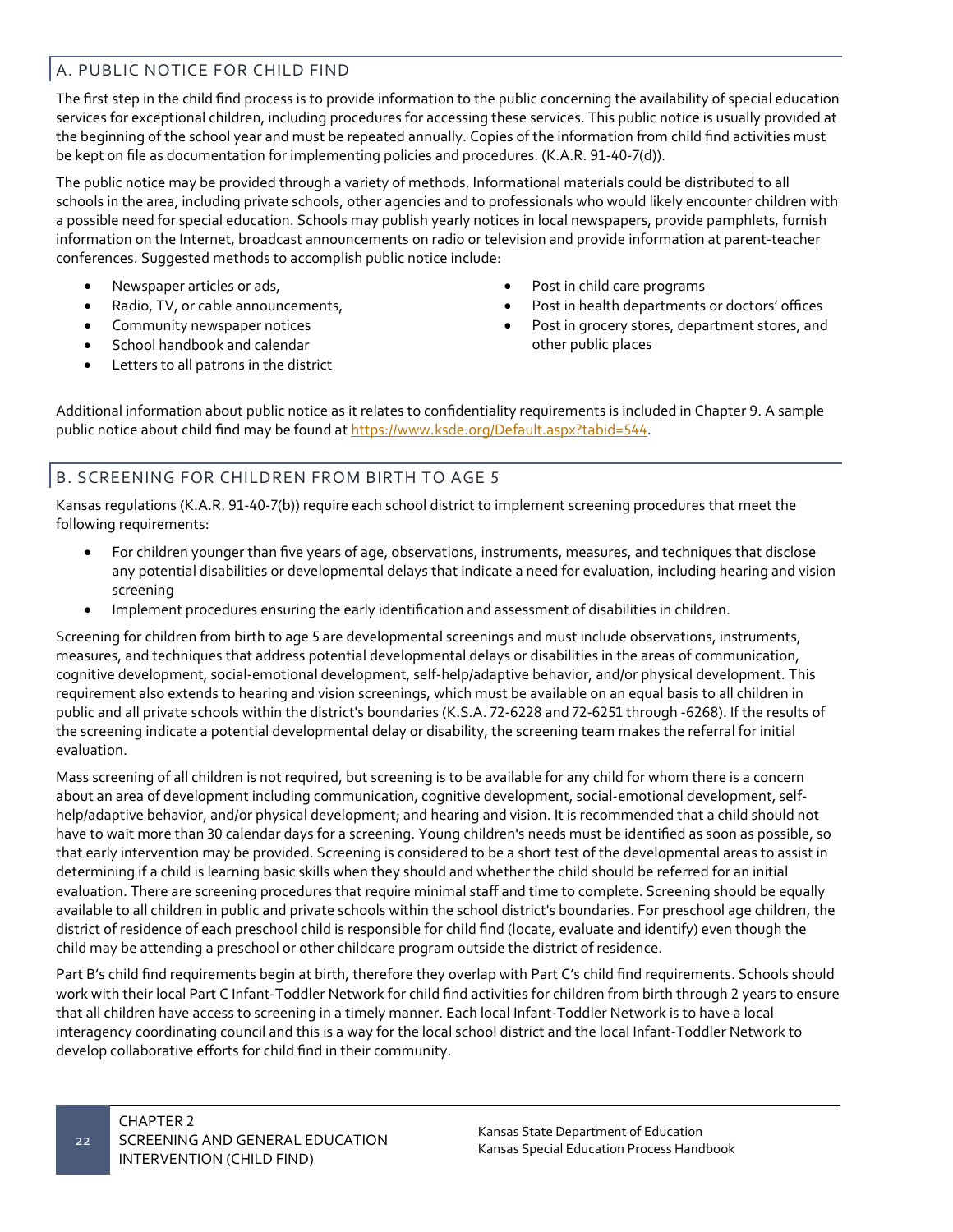Children who are transitioning from the Part C Infant and Toddler program are not required to participate in a Part B screening process at age 3. For children receiving Part C services who may need an initial evaluation to determine eligibility for Part B special education services, the Part C Infant-Toddler Program may make a referral to the school district. The referral is to be made at least 90 calendar days prior to the child's third birthday and according to the school's policy for making a referral for an initial evaluation. For additional information about the Part C to Part B referral timeline see, https[://ectacenter.org/~pdfs/topics/transition/timeline\\_flowchart\\_APR\\_indicators\\_09](https://ectacenter.org/%7Epdfs/topics/transition/timeline_flowchart_APR_indicators_09-12_OSEP_approved.pdf)-12\_OSEP\_approved.pdf; and the Kansas Early Childhood Transition (SPP Indicators C8/B12), Part C to B Frequently Asked Questions at [https://www.ksde.org/Portals/0/SES/KIAS/indicators/Ind12](https://www.ksde.org/Portals/0/SES/KIAS/indicators/Ind12-FAQ-KS.pdf)-FAQ-KS.pdf.

Schools must maintain documentation on results of screening and must ensure that the collection and use of data under the child find requirements are subject to confidentiality requirements under the Family Educational Rights and Privacy Act (FERPA) (K.A.R. 91-40-7(e); K.A.R. 91-40-50).

#### **K.A.R. 91-40-7. Child find.**

- (a) Each board shall adopt and implement policies and procedures to identify, locate, and evaluate all children with exceptionalities residing in its jurisdiction, including children with exceptionalities who meet any of the following criteria:
	- (1) Attend private schools;

(2) are highly mobile, including migrant and homeless children; or

(3) are suspected of being children with disabilities even though they are advancing from grade to grade.

- (b) Each board's policies and procedures under this regulation shall include age-appropriate screening procedures that meet the following requirements: (1) For children younger than five years of age, observations, instruments, measures, and techniques that disclose any potential disabilities or developmental delays that indicate a need for evaluation, including hearing and vision screening; (2) for children from ages five through 21, observations, instruments, measures, and techniques that disclose any potential exceptionality and indicate a need for evaluation, including hearing and vision screening as required by state law; and (3) implementation of procedures ensuring the early identification and assessment of disabilities in children.
- (d) Each board, at least annually, shall provide information to the public concerning the availability of special education services for exceptional children, including child find activities conducted by the board.
- (e) Each agency shall ensure that the collection and use of data under this regulation are subject to the confidentiality requirements of K.A.R. 91-40-50 and amendments thereto.

### C. GENERAL EDUCATION INTERVENTION (GEI) FOR CHILDREN FROM KINDERGARTEN THROUGH AGE 21

For children in kindergarten through age 21, Kansas screening laws require that schools utilize observations, instruments, measures, and techniques that disclose any potential exceptionality and indicate a need for evaluation, including hearing and vision screening, and age-appropriate assessments for school-aged children designed to identify possible physical, intellectual, social or emotional, language, or perceptual differences. Screening must be available for children in public schools, private schools, or for children who are homeschooled. For children of school age attending a private elementary or secondary school, the district in which the private school is located is responsible for child find for children who are residents and non-residents of the district who may be attending the private school (K.S.A. 72-3410(a)(1); 34 C.F.R. 300.131(a)).

In Kansas, this screening is conducted, in part, through the required implementation of general education intervention (GEI). The purpose of GEI is to intervene early for any child who is presenting academic or behavioral concerns. This early intervention leads to a better understanding of the supports children need in order to be successful in the general education curriculum and school setting. Additionally, the data collected during GEI assists school personnel in determining which children may be children with potential exceptionalities who need to move into initial evaluation for special education. Collaboration between special education and general education staff is an important part of the general education intervention process. Both special education and general education personnel must be involved in this buildinglevel, school-wide activity (K.A.R. 91-40-7(c), however, some services provided by special education staff may not be fully reimbursable. For complete information about reimbursable activities, review the current Special Education Reimbursement Guide at <https://www.ksde.org/Default.aspx?tabid=538>.

#### **K.A.R. 91-40-7(c)**

(c) Any board may refer a child who is enrolled in public school for an evaluation if one of the following conditions is met:

- (1) School personnel have data-based documentation which indicates that general education interventions and strategies would be inadequate to address the areas of concern for the child.
	- (2). School personnel have data-based documentation that indicates that prior to, or as a part of the referral, the following were met; A. The child was provided appropriate instruction in regular education settings that was delivered by qualified personnel;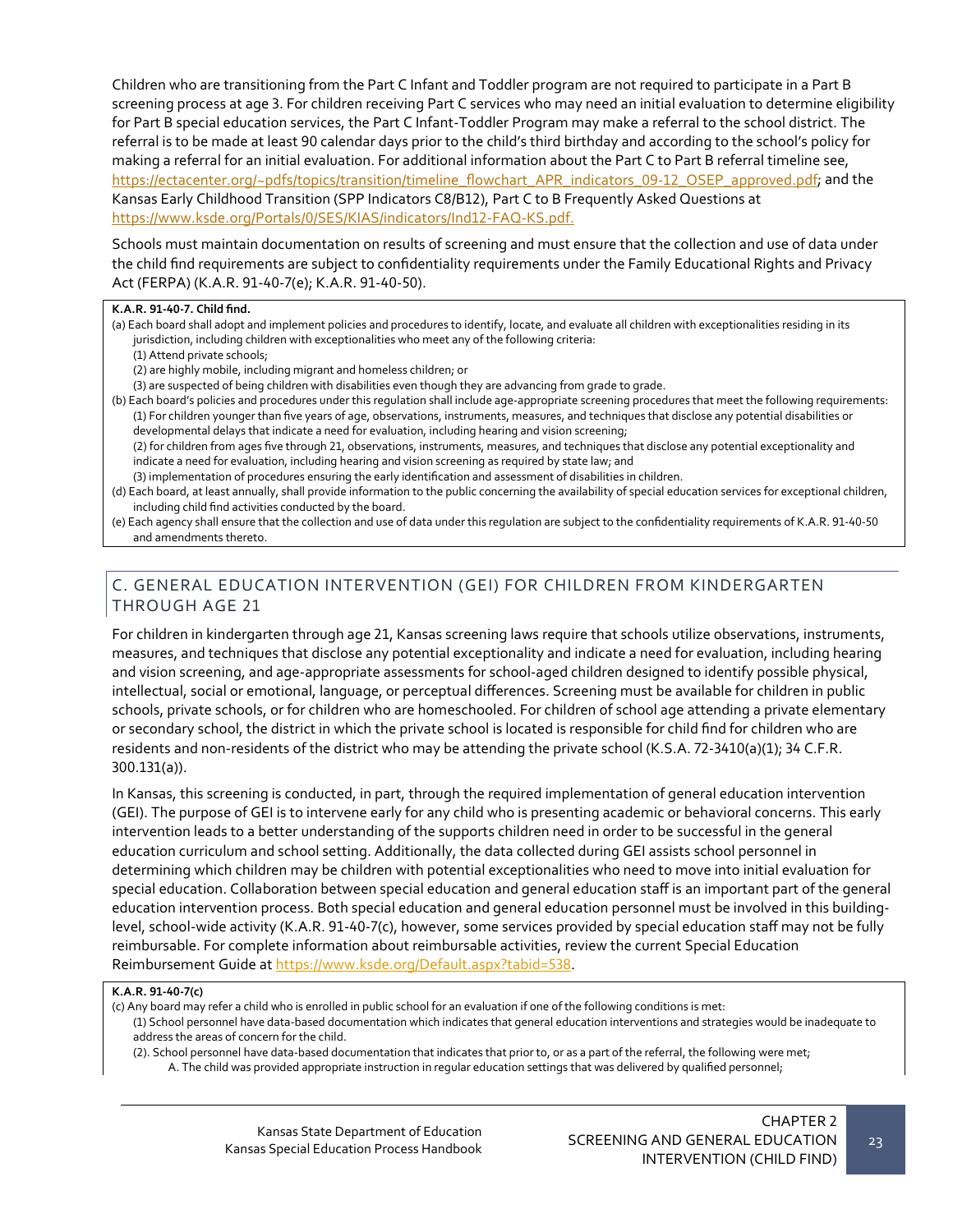B. The child's academic achievement was repeatedly assessed at reasonable intervals which reflected formal assessment of the child's progress during instruction;

C. The assessment results were provided to the child's parents; and

D. The assessment results indicate an evaluation is appropriate.

(3) The parent of the child requests and gives written consent for, an evaluation of the child, and the board agrees that an evaluation of the child is appropriate

# **1. Conducting GEI**

The Every Student Succeeds Act (ESSA) and the Individuals with Disabilities Education Act (IDEA) place a strong emphasis on using evidence-based instruction and interventions, as appropriate, for children in general education. ESSA defines evidence-based as "an activity, strategy, or intervention that—

- (i) demonstrates a statistically significant effect on improving student outcomes or other relevant outcomes based on—
	- (I) strong evidence from at least 1 well-designed and well-implemented experimental study;
	- (II) moderate evidence from at least 1 well-designed and well-implemented quasi-experimental study; or
	- (III) promising evidence from at least 1 well-designed and well-implemented correlational study with statistical controls for selection bias; or
- (ii)(I) demonstrates a rationale based on high-quality research findings or positive evaluation that such activity, strategy, or intervention is likely to improve student outcomes or other relevant outcomes; and
- (II) includes ongoing efforts to examine the effects of such activity, strategy, or intervention. " (20 U.S.C. 7801(21)).

These practices and programs apply to all schools and all children in general education. Kansas' requirement to implement GEI supports this emphasis on providing the intensity of instructional support in proportion to the presenting needs of children through methods of analyzing child data, implementing scientifically research-based interventions, and monitoring child progress.

The GEI process should continue until a successful intervention is determined. However, when it is evident that the child's needs requires resources beyond those available in general education, and the team suspects the child is a child with an exceptionality (disability or giftedness) the child must be referred for an initial special education evaluation. At any time during GEI, the team responsible for planning and implementing the interventions may make three decisions:

- a) Continue the intervention and monitor child progress
- b) Change or modify the intervention and monitor child progress
- c) Refer the child for an initial special education evaluation.

It should be made clear here that the process of continually designing and re-designing supports for children is one that does not end until the child is successful. Even when the decision has been made to move from GEI into an initial evaluation, the intervention process should not stop. Rather, it becomes part of the evaluation process.

Kansas regulations provide additional information, which describes when a school may refer a child for an initial evaluation:

- a) School personnel have data-based documentation which indicates that general education interventions and strategies would be inadequate to address the areas of concern for the child.
- b) School personnel have data-based documentation that indicates that prior to, or as a part of the referral, the following were met:
	- i. the child was provided appropriate instruction in regular education settings that was delivered by qualified personnel;
	- ii. the child's academic achievement was repeatedly assessed at reasonable intervals which reflected formal assessment of the child's progress during instruction;
	- iii. the assessment results were provided to the child's parents; and
	- iv. the assessment results indicate an evaluation is appropriate. (K.A.R. 91-40-7(c))
- c) The parent of the child requests and gives consent for an evaluation and the school agrees that an evaluation would be appropriate.

As indicated previously, GEI may be carried out through a school-wide approach of providing a multi-tiered system of scientifically, evidence-based interventions for all children (e.g. MTSS) or through an individual child problem solving approach. Regardless of the approach used, the focus should be on designing supports for children who need additional assistance in order to be successful in the general education curriculum and environment.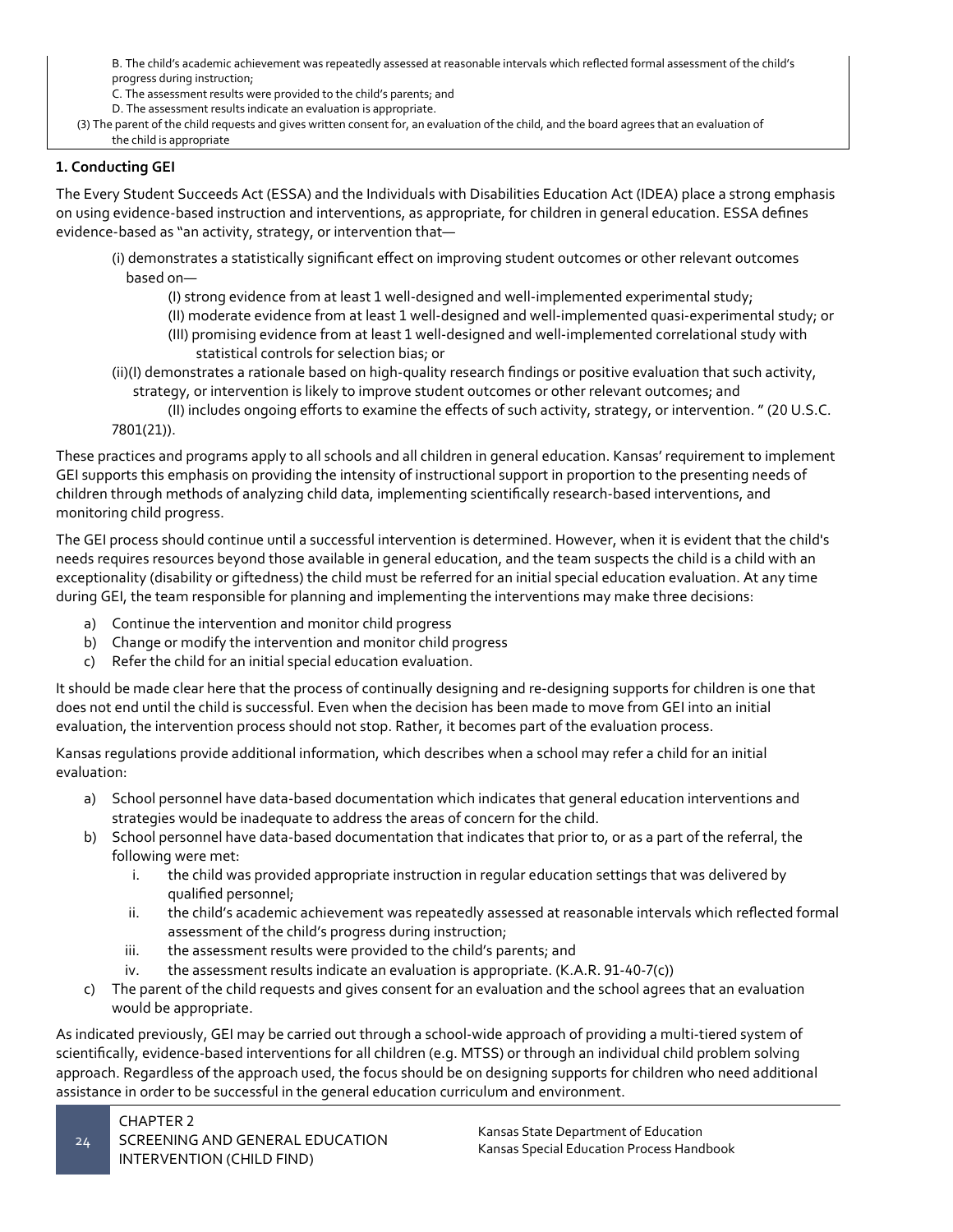The following provides a brief comparison of the two approaches (i.e. school-wide multi-tiered system of supports or individual child problem-solving) that may be used to conduct GEI, and ultimately, yield the data that may be used to make the decisions as to whether or not a child should be moved on to an initial evaluation.

# General Education Interventions (GEI)

| Component                                                                                                                                                                                                                                                                                                                                                                                                                                        | <b>Characteristics</b>                                                                                                                                                                                                                                                                                                                                                                                                                                                                                                                                                                                                                                                                                                                                                                                  |
|--------------------------------------------------------------------------------------------------------------------------------------------------------------------------------------------------------------------------------------------------------------------------------------------------------------------------------------------------------------------------------------------------------------------------------------------------|---------------------------------------------------------------------------------------------------------------------------------------------------------------------------------------------------------------------------------------------------------------------------------------------------------------------------------------------------------------------------------------------------------------------------------------------------------------------------------------------------------------------------------------------------------------------------------------------------------------------------------------------------------------------------------------------------------------------------------------------------------------------------------------------------------|
| Child Find: Procedures ensuring the early<br>identification of students enrolled in public<br>school including screening and intervention for<br>students ages five through 21.                                                                                                                                                                                                                                                                  | Intervene early for each student who is presenting<br>$\bullet$<br>$\blacksquare$<br>academic or behavioral concerns.<br>Utilizes observations, instruments, measures and<br>$\bullet$<br>techniques that may disclose any potential<br>exceptionality.                                                                                                                                                                                                                                                                                                                                                                                                                                                                                                                                                 |
| <b>General Education Interventions: Except in rare</b><br>cases, interventions and strategies are<br>implemented to support each student's<br>presenting academic or behavioral concerns, and<br>only when the student's progress indicates a<br>potential exceptionality should the student be<br>moved into initial evaluation for special<br>education.                                                                                       | School personnel have data-based documentation which<br>$\bullet$<br>indicate an evaluation is appropriate, or<br>School personnel have data-based documentation that<br>general education interventions and strategies would be<br>inadequate to address the areas of concern for the child.                                                                                                                                                                                                                                                                                                                                                                                                                                                                                                           |
| <b>Data-based Documentation of General</b><br>Education Interventions: Includes specific data<br>as evidence the student's needs are beyond what<br>general education can provide and an evaluation<br>is appropriate.                                                                                                                                                                                                                           | <b>Specific Documentation:</b><br>that appropriate instruction was provided to the<br>student,<br>what educational interventions and strategies have been<br>$\bullet$<br>implemented,<br>the results of repeated assessments of achievement<br>$\bullet$<br>which reflect the formal assessment of the student's<br>progress during instruction,<br>that parents have been provided the results<br>$\bullet$<br>the results indicate an evaluation is appropriate<br>٠                                                                                                                                                                                                                                                                                                                                 |
| Documentation when using school-wide Multi-<br>Tier System of Supports (MTSS) approach to<br>General Education Interventions: In Kansas,<br>schools may use either a school-wide multi-tier<br>system of supports or an individual student<br>problem-solving approach to carry out GEI.<br>Schools utilizing the school wide MTSS approach<br>should consider publishing information about<br>their system for the benefit of all stakeholders. | Documents that parents were notified about:<br>the State's policies regarding the amount and nature of<br>٠<br>student performance data that would be collected and<br>the general education services that would be provided,<br>the strategies for increasing the student's rate of<br>$\bullet$<br>learning, and<br>the parents' right to request an evaluation.<br>Schools utilizing a school-wide multi-tier system of supports<br>approach should consider publishing information about their<br>system for the benefit of all stakeholders. Some ways to<br>accomplish this might include providing information to<br>parents through methods such as:<br>Brochures that describe the school's multi-tier system of<br>supports<br>School or student handbooks<br>Annual child find notifications |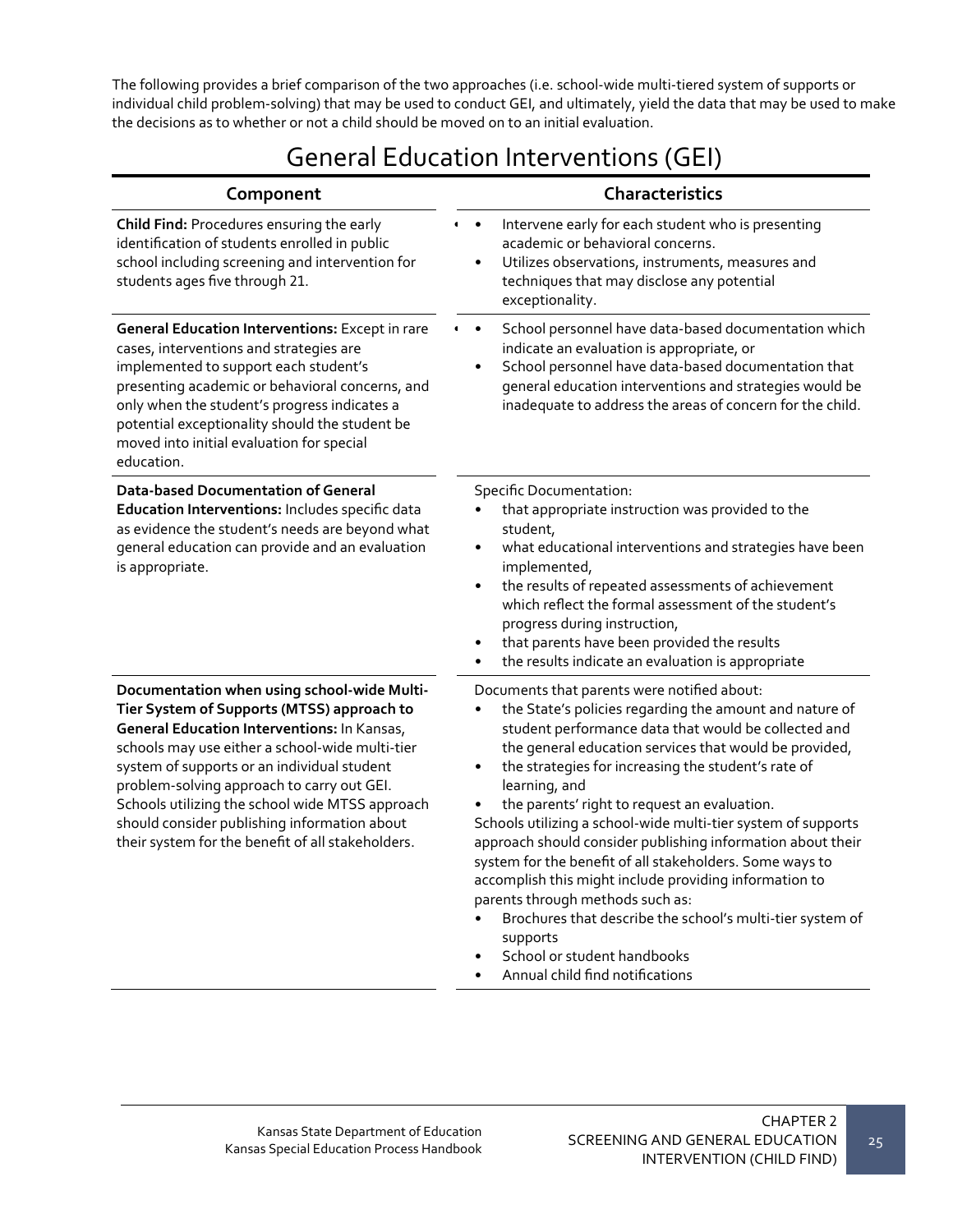#### **2. School-Wide Multi-Tier System of Supports Approach to GEI**

The law allows schools to use a process that assesses a child's response to scientific, evidence-based intervention to determine whether the child is making sufficient progress to meet age or State-approved grade-level standards. Kansas encourages schools to use a school-wide, multi-tiered model of support for all children including both academic and behavioral concerns. In Kansas, this is supported through Kansas Multi-Tier System of Supports (Kansas MTSS) which includes both academic and behavior supports. The following briefly explains the multi-tiered aspect of the school-wide approach.

**Tier 1**: All children receive a core instructional program that uses a scientifically validated curriculum that is provided for all students. Schools choose curricula that have evidence of producing adequate levels of achievement (i.e., evidence-based) and instruction is differentiated within the core to meet a broad range of student needs. Therefore, interventions are provided via the general curriculum. Universal screening of all children to monitor progress and to identify children who may need additional support is conducted. Approximately eighty percent of children in the school will be successful in the general curriculum.

**Tier 2**: Those children who do not respond to the core instructional procedures will receive targeted group interventions in addition to core instruction. More frequent measures of progress monitoring are used to collect child progress data. Approximately fifteen percent of children in the school will need targeted (supplemental) support.

**Tier 3**: A few children receive intensive, individualized interventions. These are in addition to the supports provided in Tier 1. Interventions will be more intensive and delivered in more substantial blocks of time. Approximately five percent of

The graphic below depicts MTSS.



Within a MTSS depicted above, children will receive GEI as a part of the system in place for all students. Data collected at each tier should guide school personnel as to the next steps to take based on the child's response to interventions tried. At least by the time a child is ready to access the more intensive supports of Tier 3, the school should employ the use of individualized problem solving to design the intensive individualized support the child will receive as well as a plan to monitor the child's progress and document the child's response to the scientifically research-based interventions. The approach of individual child problem solving is therefore a component of the larger school-wide system, or it may stand alone as a method to conduct GEI as outlined below.

#### **3. Individual Problem Solving Approach to GEI**

This process is typically carried out through building level problem-solving teams. These teams function with the intent to provide support to any child who may be experiencing difficulty (academic or behavior) and to work to improve the overall achievement of all children in the school. Typically, these teams facilitate the problem-solving process which results in the development of an intervention plan which documents the child's area of concern, the interventions implemented, the data reflecting the child's response to the intervention, and the recommendations as a result of the child's response to the intervention.

26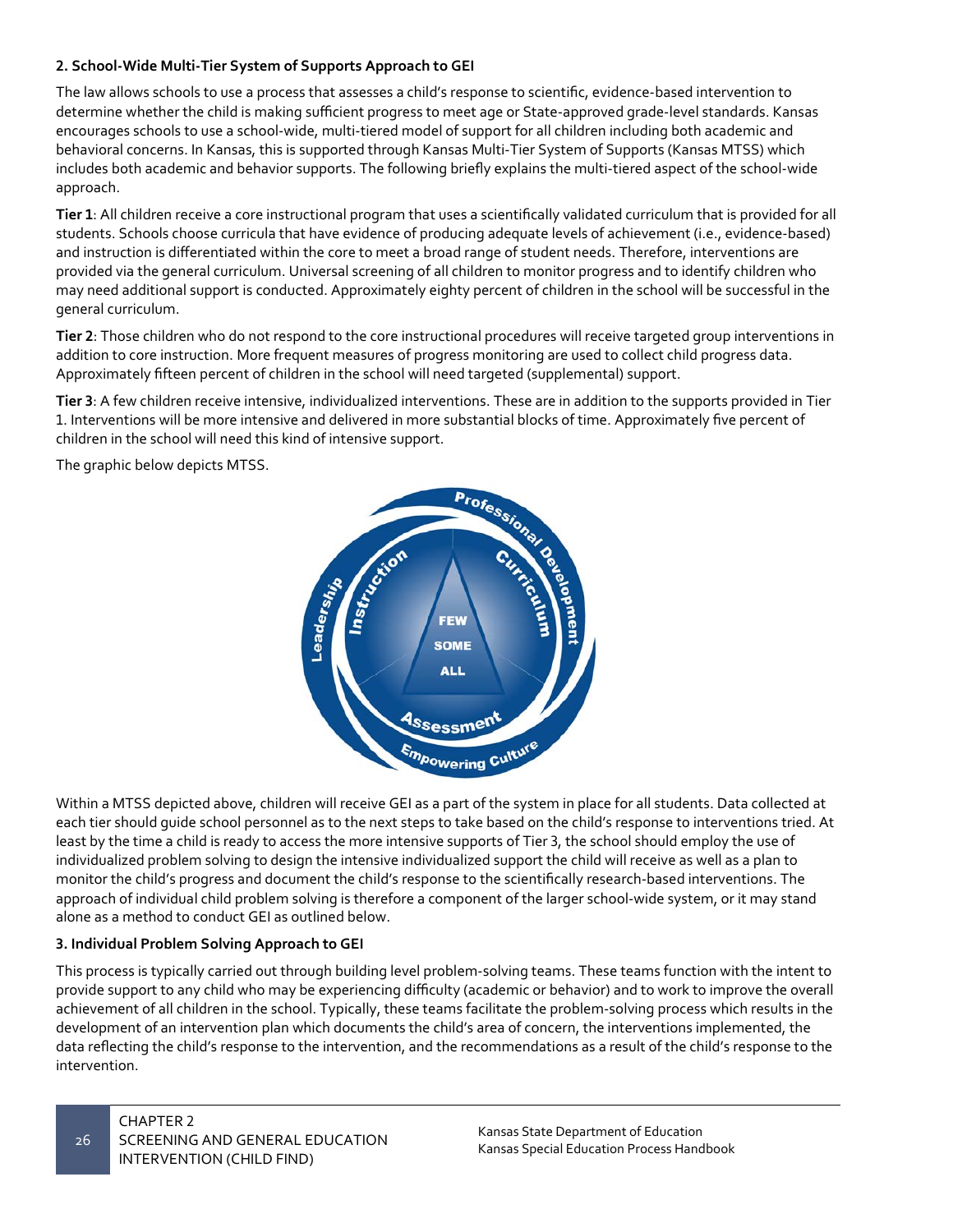The problem solving conducted by these teams may vary, however, there should be at least four basic steps common to the process used by schools. All steps should include parent involvement – not just informing parents, but also including them in decision-making whenever possible. Additionally, parents must be provided with copies of the child data collected as interventions are tried and monitored for children.

The following outlines the four basic steps of problem solving and briefly indicates what happens at each step.

STEP 1. Problem Identification

- a. Precisely define the problem
- b. Measure the skill or behavior in the natural setting to establish baseline performance.
- c. Estimate the severity of the problem (use age norms or compare to peers)
- d. Establish expectations for the child

STEP 2. Problem Analysis

- a. Analyze antecedent, situational, and consequent conditions
- b. Use ICEL components (instruction, curriculum, environment, learner) to analyze the problem
- c. Collect additional data as needed to understand the cause of the problem.

STEP 3. Develop and Implement an Intervention Plan

- a. Formulate a plan that uses scientific research based interventions designed to target the cause of the presenting problem.
- b. Establish intervention goals
- c. Develop a plan for monitoring progress, which specifies the child data to be collected, and the schedule for collecting it. Decide how the data will be displayed (e.g. chart/graph) to facilitate evaluation.
- d. Implement the plan with treatment integrity and frequent monitoring of progress

STEP 4. Evaluate and Revise Plan

- a. Review progress-monitoring data to determine if enough progress has been made by repeating Step 1.
- b. If expectations have not been met, repeat Step 2 to further analyze the problem.
- c. Revise current intervention or select a new intervention including components of Step 3

# D. DATA COLLECTION AND DOCUMENTATION FOR GENERAL EDUCATION INTERVENTIONS

GEI has been a requirement in Kansas since 2000, however, with the most recent reauthorization of IDEA and the subsequent Kansas regulations, the requirements for GEI were strengthened. With the exception of a parent request for evaluation and school agreement that an evaluation is appropriate, before a child may be referred for a special education evaluation, school personnel are now required to have data-based documentation that:

(1) general education interventions and strategies would be inadequate to address the areas of concern for the child,

**or** 

(2) the child was provided appropriate instruction in regular education settings that was delivered by qualified personnel;

## **and**

(3) the child's academic achievement was repeatedly assessed at reasonable intervals which reflected formal assessment of the child's progress during instruction. (K.A.R. 91-40-7(c))

In either case, there must be data-based documentation that provides a basis for determining that a special education evaluation is warranted.

It should be rare that documentation would indicate that GEI and strategies would be inadequate to address the areas of concern for the child. This would most likely occur in an instance where a child with an obvious disability has for whatever reason not been identified previously. Another example might be for a child who has recently sustained a Traumatic Brain Injury. Of course, in situations such as these it would be inappropriate to delay further evaluation to determine the child's need for special education. In these cases, the data used for documentation that GEI would be inadequate to address the needs of the child might come from medical records, previous school records, observations, parent and teacher reports,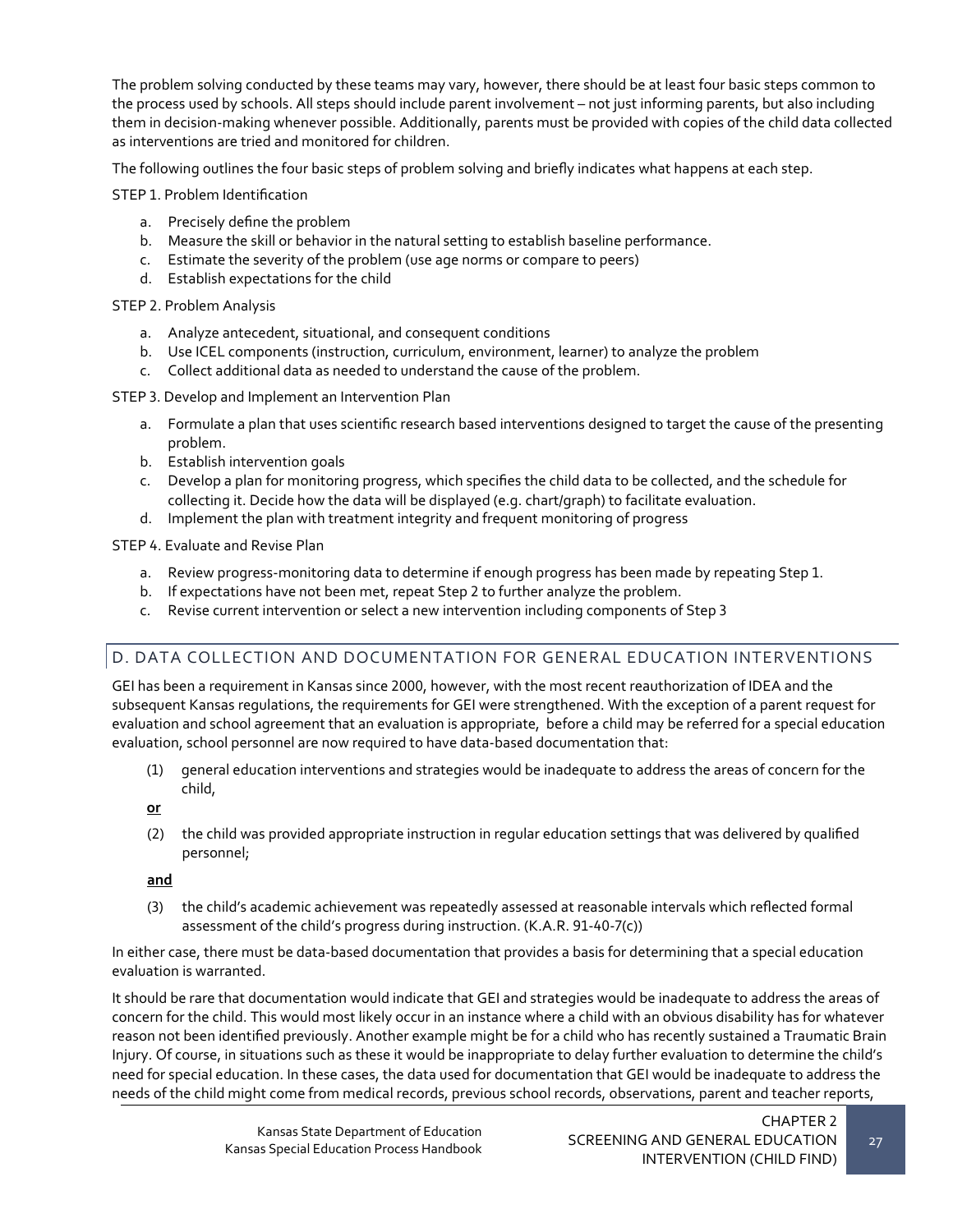etc. However, in cases such as this, even though it is appropriate to move directly to evaluation, it is recommended that GEI and strategies occur as part of the child's special education evaluation so that the team may collect data to determine what the best instructional approach for the child might be.

In most cases, school personnel will be documenting data from the GEI and strategies that have been tried. Schools must have data-based documentation that: (1) appropriate instruction was provided to the child, (2) the child was provided appropriate instruction delivered by qualified personnel in regular education settings; (3) the child's academic achievement was repeatedly assessed at reasonable intervals which reflected formal assessment of the child's progress during instruction; and (4) the instructional strategies used and the student-centered data collected. The data to document that appropriate instruction was provided to the child may include evidence that the school's curriculum has a solid research base and that it contains, for example in reading, the essential components of comprehensive literacy instruction as defined in the Every Student Succeeds Act.

Additionally, data could include the extent to which instruction has been delivered by qualified teachers. Other data may include evidence that the child has regularly attended school in order to access instruction. The data to document the educational interventions and strategies that have been implemented may include records such as intervention plans that indicate the interventions and strategies selected and implemented for a given child. The requirement to provide databased documentation of the repeated assessments of child progress during instruction (i.e. progress monitoring) is perhaps the most important of all. Progress monitoring data is used to evaluate the effectiveness of the intervention; to determine the intensity of interventions and resources needed to support child learning; and, provides a basis for school personnel to make decisions during intervention. Documentation of progress monitoring may include charts/graphs or records of other systematic data collection. This documentation must also include evidence parents were provided with the results of the assessment of child progress and that those results indicate that an evaluation is appropriate.

Additional documentation is required for schools that utilize a school-wide multi-tiered system of supports approach to providing GEI. In addition to the data described above, the school must document that the child's parents were notified about:

- The State's policies regarding the amount and nature of child performance data that would be collected and the general education services that would be provided;
- Strategies for increasing the child's rate of learning; and
- The parents' right to request an evaluation (K.A.R. 91-40-10(f)(2); 34 C.F.R. 300.311(a)(7)(ii)).

Although this documentation is required only if the child goes on for an initial evaluation and the child is subsequently placed as having a learning disability, schools should be aware of this so that it may be attended to. It is recommended to any school utilizing a school-wide multi-tier system of supports approach to consider publishing information about their system for the benefit of all stakeholders. This not only provides a way for the school to discuss its multi-tiered system of supports for all children, but also insures that documentation requirements may be met should some children go on for evaluation and placement as having a learning disability. Some ways to accomplish this additional requirement might include providing information to parents through methods such as:

- School or student handbooks
- Annual child find notifications
- Brochures about the school's RtI system

In addition to the broad dissemination suggested for consideration by all schools using a school-wide multi-tier system of supports approach, schools may also choose to establish guidelines in their school system regarding how and when information will be shared more specifically with parents of children receiving additional support to core instruction (i.e., Tier 2, Tier 3, etc.). It is important that parents be invited to fully participate in the intervention process for their child. This practice of involving parents from the beginning when additional interventions are necessary provides a way for the school and the parent to establish a foundation upon which to face future decisions that may arise.

#### CHAPTER 2 **K.A.R. 91-40-10. Eligibility determination.** (f) if the child has participated in a process that assesses the child's response to scientific, research-based intervention, the evaluation report shall also address the following matters: (1) The instructional strategies used and the student-centered data collected; and (2) the documentation that the child's parents were notified about the following: (A) The state's policies regarding the amount and nature of student performance data that would be collected and the general education services that would be provided; (B) strategies for increasing the child's rate of learning; and (C) the parents' right to request an evaluation.

SCREENING AND GENERAL EDUCATION INTERVENTION (CHILD FIND)

Kansas State Department of Education Kansas Special Education Process Handbook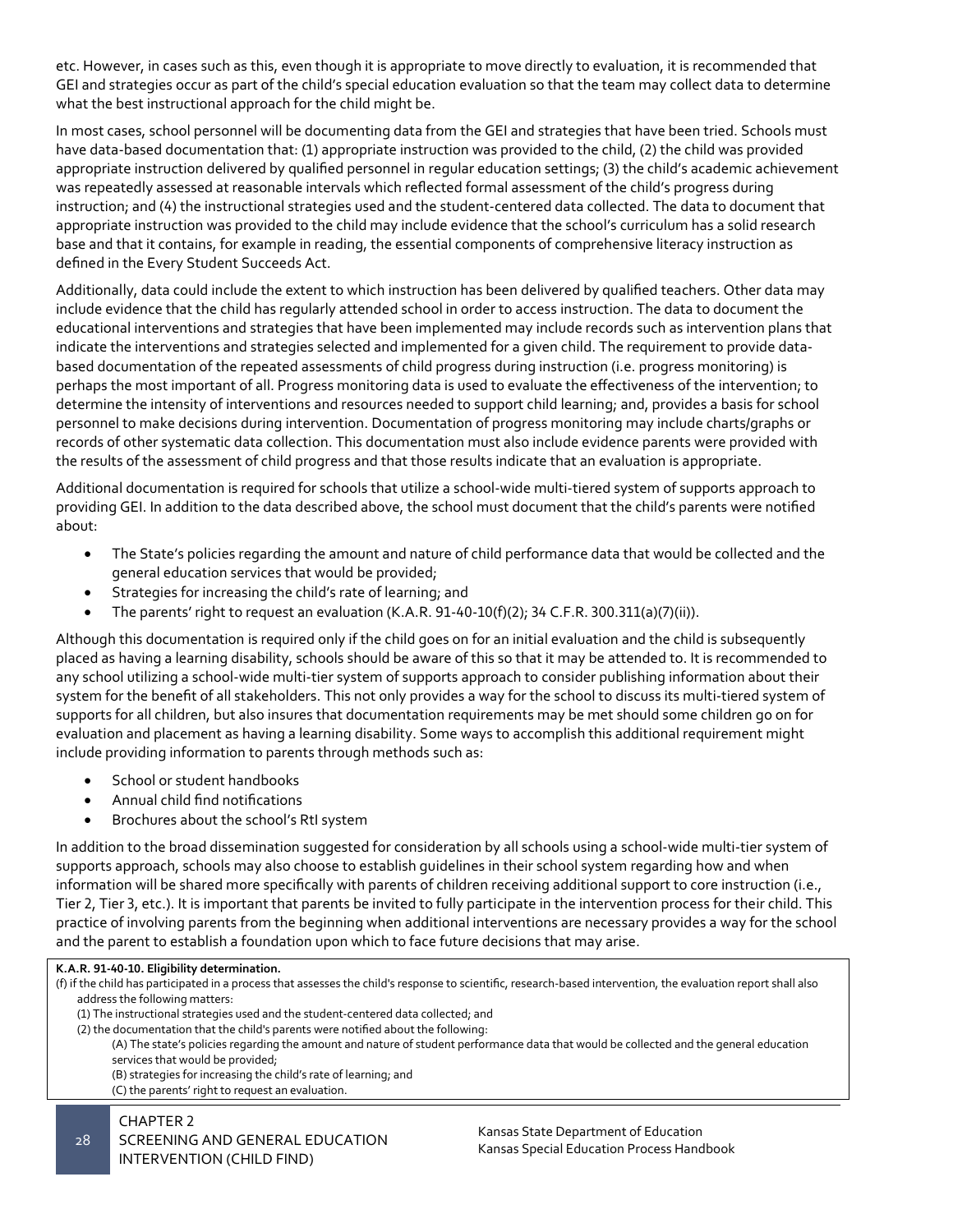# E. REFERRAL FOR INITIAL EVALUATION

Screening and GEI are child find activities, and either process may result in the determination that an initial evaluation for special education is needed. Most decisions to move forward into initial evaluation will come as a result of these processes. However, there are instances when requests for evaluation may be made by parents or by adult students. The following describes the procedures to be used when such requests occur:

1. Referral from Parents: Parents have requested an evaluation. The request may be oral or written. The school may set a policy as to how a referral is to be made. The school must respond to the request within a reasonable period of time, which has been interpreted by the Kansas State Department of Education (KSDE) as being no more than 15 school days, unless there are unusual circumstances. The building principal or person designated to respond to parent requests for evaluations, should explain to the parents the following:

(a) A GEI process that precedes an initial evaluation is available to assist in determining the specific concerns and needs of their child. This includes the right of the parents to participate in the GEI process. Parents may elect to withdraw their request for an evaluation and have their child participate in GEI. If a parent withdraws a request for an evaluation, it is important that the school has documentation of that withdrawal.

(b) The parents may request the initial evaluation be conducted without waiting for general education interventions to conclude; in that case, the general education intervention process may be conducted as part of the initial evaluation.

(c) The school may refuse to conduct the evaluation. Under that circumstance, a Prior Written Notice would explain why the school refuses to conduct the evaluation.

2. Self-referral from an adult student: A student 18 years of age or older has requested an evaluation. The school must respond to the request within a reasonable period of time which has been interpreted by KSDE as being no more than 15 school days, unless there are unusual circumstances. The building principal, or person designated to respond to student requests for evaluations, should explain the following to the student:

(a) A GEI process that precedes an initial evaluation is available to assist in determining the specific concerns and needs of the student. The student may elect to withdraw the student's request for an evaluation and participate in GEI. If the student withdraws a request for an evaluation, it is important that the school has documentation of that withdrawal.

(b) The student may request the initial evaluation be conducted without waiting for general education interventions to conclude; the general education intervention process may be conducted as part of the initial evaluation.

(c) The school may refuse to conduct the evaluation. Under that circumstance, a Prior Written Notice would explain why the school refuses to conduct the evaluation.

Regardless of how the decision to move forward with an initial evaluation is made, it is crucial that the school have a process which will insure that all data collected prior to the evaluation (i.e., data collected as part of screening, or GEI) is provided to the evaluation team. This insures the evaluation team has a basis for understanding what additional data may need to be collected as the initial evaluation process goes forward. Chapter 3 details all of the procedures and requirements that must be met at the time the child moves into the initial evaluation.

# F. EARLY INTERVENING SERVICES

The U.S. Department of Education states that the use of some Part B funds for early intervening services has the potential to benefit special education, as well as the education of other children, by reducing academic and behavioral problems in the regular education environment and reducing the number of referrals to special education that could have been avoided by relatively simple regular education interventions (Federal Register, August 14, 2006, pp. 46626-27). These early intervening services are not the same as "early intervention" services under the Part C, Infant-Toddler program, or child find activities, and are not available for preschool children ages 3 and 4, or 5 year olds not in kindergarten.

The district may set aside up to 15% of its Part B funds to carry out a variety of activities including:

1. Professional development (which may be provided by entities other than the district) for teachers and other school staff to enable such personnel to deliver scientifically-based academic and behavioral interventions, including scientificallybased literacy instruction, and, where appropriate, instruction on the use of adaptive and instructional software; and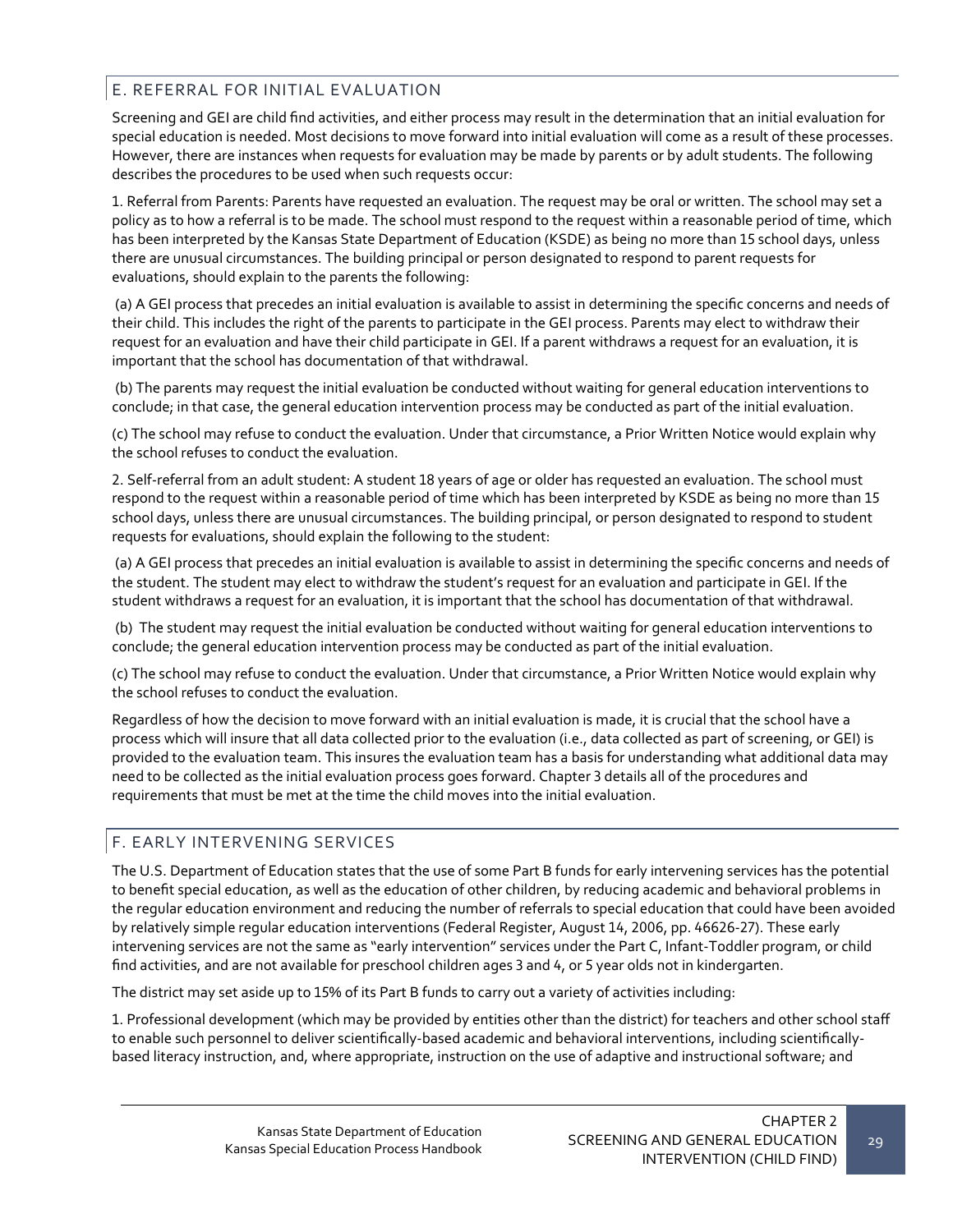2. Providing educational and behavioral evaluations, services and supports, including scientifically based literacy instruction.

For additional information on utilizing Part B funds for early intervening services in Kansas Statute 72-3409 and Appendix D to Federal Regulations, August 14, 2006.

#### **K.S.A. 72-3409. State and federal funds; distribution and allocation**

(c) (1) Each board may use up to 15% of the amount it receives each year under the federal law to develop and implement coordinated, early intervening services for students in kindergarten through grade 12, with a particular emphasis on students in kindergarten through grade 3, who have not been identified as needing special education or related services but who appear to need additional academic and behavioral support to succeed in a general education environment.

(2) In implementing coordinated, early intervening services under this subsection, a board may carry out activities that include: (A) Providing professional development for teachers and other school staff to enable such personnel to deliver scientifically based academic instruction and behavioral interventions, including scientifically based literacy instruction and, where appropriate, instruction on the use of adaptive and instructional software; and

(B) providing educational and behavioral evaluations, services and supports, including scientifically based literacy instruction.

(3) Each board that develops and maintains coordinated, early intervening services under this subsection shall annually report to the department: (A) The number of students served under this subsection; and

(B) the number of students served under this subsection who subsequently receive special education and related services under this title during the 2-year period preceding each report.

# QUESTIONS AND ANSWERS ABOUT SCREENING AND GENERAL EDUCATION INTERVENTION (CHILD FIND)

#### **1. Who is responsible for child find?**

The Kansas State Department of Education (KSDE) has policies and procedures in place to ensure that all children with exceptionalities residing in the state, including children with exceptionalities attending public or private schools, are home schooled; are highly mobile, including migrant and homeless; or are wards of the state, and who are in need of special education and related services are identified, located, and evaluated. Local school districts are required to conduct ongoing public notice, screening, general education interventions, and evaluation to ensure that Kansas children from birth to age 5 with disabilities, and children from kindergarten through age 21 with exceptionalities are identified appropriately. For children of school age attending a private elementary or secondary school, the district in which the private school is located is responsible for child find for children who are residents and non-residents of the district who may be attending the private school. For preschoolers, the school district where the child resides is responsible for child find, even if the child attends preschool or child care in another district. This responsibility to conduct child find efforts for children from birth through age 2 is shared with the Part C Infant-Toddler program.

#### **2. May special education staff participate in the general education intervention process, without jeopardizing their special education funding?**

Questions often arise about who can work with a student to provide what type of support at what point in the general education intervention (GEI) process and how that fits with funding restrictions. It is the responsibility of both general and special educators to carry out GEI. Further, because child find is required by special education law and GEI is Kansas' method of conducting child find for school age children, it is expected that special educators will, in part, support carrying out GEI. This may include special educators providing such things as assisting in collecting student data, participating in the analyses of data to determine next steps, and the provision of interventions; however, there are parameters with regard to funding. Those parameters are outlined in the Special Education Reimbursement Guide for State Categorical Aid at <https://www.ksde.org/Default.aspx?tabid=538>.

#### **3. How does an intervention plan developed during general education interventions differ from other plans?**

The general education intervention plan contains information that documents a student's area(s) of concern, the scientific, evidence-based intervention(s) to be tried, the data to be collected to monitor the effectiveness of the intervention(s), and the impact of the intervention(s). It should include data that demonstrate that the child was provided appropriate instruction in general education settings, delivered by qualified personnel; and data-based documentation of repeated assessments of achievement at reasonable intervals, reflecting formal assessment of student progress during instruction. (See additional details about specific documentation in Section D of this chapter.) Additionally, it also provides documentation of the student's progress in the general education curriculum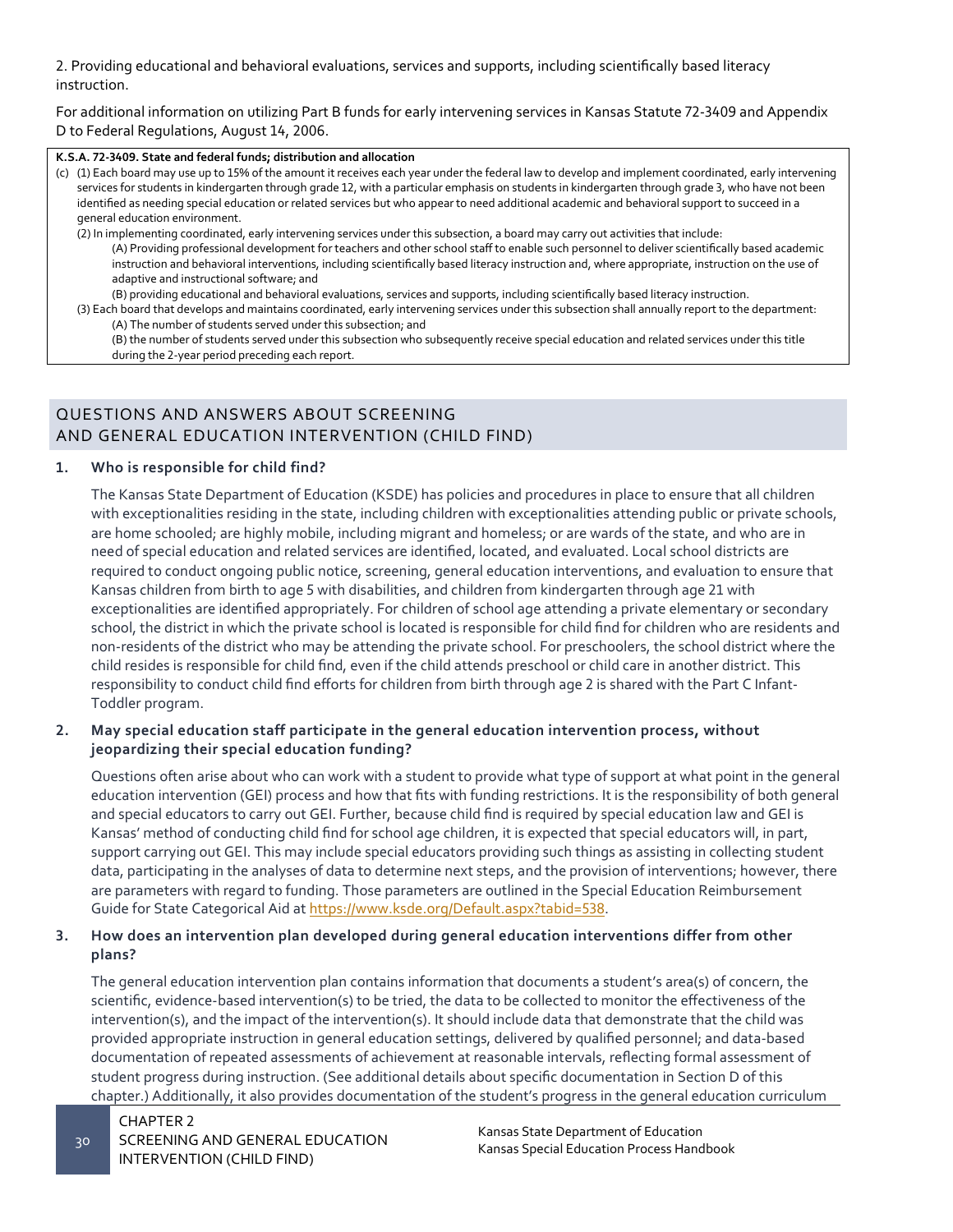and documents the extent of the involvement of special education resources in developing, implementing, and monitoring the intervention(s). This information becomes part of the data used to determine eligibility for special education if the student is referred for an initial evaluation. The general education intervention plan is to be provided to the child's parents but parental consent is not required.

#### **4. What is the timeline for the general education intervention process?**

There is no rule of thumb for a timeline. The area(s) of concern and the nature of the interventions attempted will be the determining factors. The team will develop a plan that includes a timeline appropriate for each student. If it appears that the child's needs require interventions that involve intense or sustained resources beyond those available in the general education environment, and if the team suspects the child may have an exceptionality, the team must make a referral for an initial evaluation.

#### **5. Are there situations when the general education intervention process for children K-12 would not be used?**

Usually, the general education intervention (GEI) process occurs prior to a student being referred for an initial evaluation. However, under some circumstances, it would not be necessary to begin with the general education intervention process before referring the student for an initial evaluation. This would most likely occur in an instance where a student with an obvious disability has not been identified previously. Another example might be for a student who has recently sustained a Traumatic Brain Injury. Of course, in situations such as these it would be inappropriate to delay further evaluation to determine the student's need for special education. In these kinds of cases, the data used for documentation that GEI would be inadequate to address the needs of the student might come from medical records, previous school records, observations, parent and teacher reports, etc. However, in cases such as this, even though it is appropriate to move directly to evaluation, it is recommended that GEI and strategies occur as part of the student's special education evaluation so that the team may collect data to determine what the best instructional approach for the student might be.

#### **6. What happens to the information gathered about the child after the child find activities have been conducted?**

If either the screening or general education intervention process is used to make a referral for an initial evaluation, the information may become part of the data used to determine eligibility during the initial evaluation process. However, screening information may not be the only information used to determine eligibility. Thus, it becomes part of the student's record, regardless of whether the student is eligible or not. Likewise, even if the screening or general education intervention process did not result in a referral for an initial evaluation, the information would be retained for documentation in the event that future issues arise. For example, if a student is later suspended or expelled and the parents assert that the student should have been receiving special education services because the student has a disability, this information would be very helpful for the school to have. What decisions were made in the past, and upon what basis? These records might avert potential lawsuits.

Because the screening information is maintained by the school district and contains personally identifiable information about the child, it is confidential and must be kept in a secure location, according to Family Educational Rights and Privacy Act (FERPA) requirements. See Chapter 9 for additional details.

#### **7. At what point does the screening of a school age child through GEI become an evaluation for special education, which signals the protections of procedural safeguards and due process?**

Federal requirements indicate that the screening of a student to determine appropriate instructional strategies for curriculum implementation shall not be considered to be an evaluation for eligibility for special education and related services (34 C.F.R. 300.302). Further explanation in comments to the federal regulations indicates that screening refers to a process that a teacher or specialist uses to determine appropriate instructional strategies. The comments go on to describe screening as typically being a relatively simple and quick process that is used to determine strategies to more effectively teach children. This would include examples of such things as universal screening and progress monitoring tools (e.g. DIBELS, etc.) that yield information teachers may use to more appropriately select interventions tailored to a student's area of academic need, observations of children in various environments from which analyses of behavior patterns may occur in order to direct staff to appropriate intervention selection, and diagnostic tools which assist school personnel in a deeper understanding of the student's presenting concern so that more effective interventions may be selected. It should be made very clear here that the latitude given by this